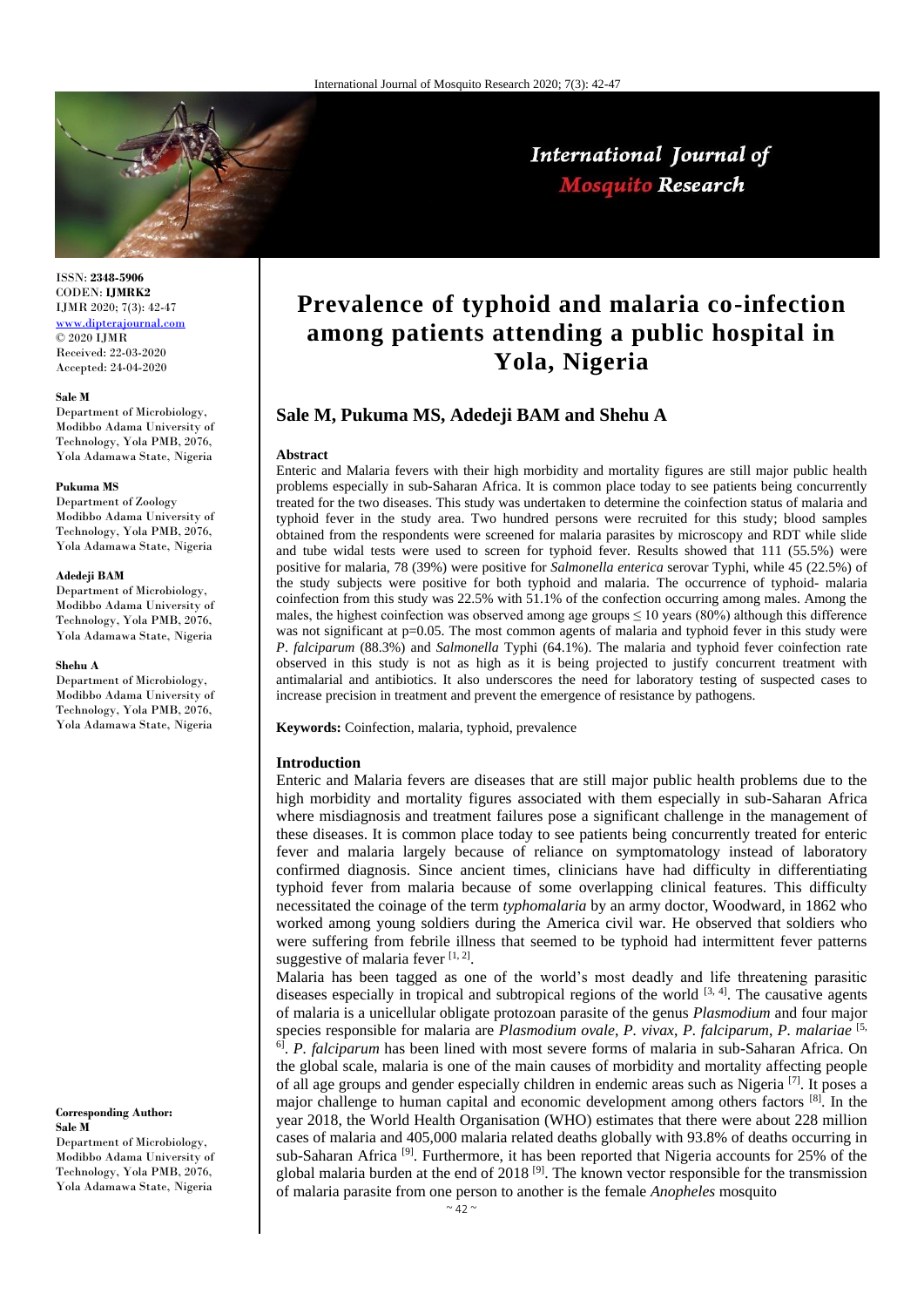which is present in relative abundance in Nigeria. Several factors have been reported to be responsible for malaria abundance in every locality which ranges from environmental factors and seasonal influences that determine vector survival to medical condition and human factors that determine susceptibility to the parasite. It has been reported that over 95% of Nigerian population is at risk to malaria infection especially in the rural area.

Typhoid Fever on the other hand is caused by *Salmonella enterica* subspecies *enterica* serovar Typhi. The milder form (paratyphoid fever) is caused by *Salmonella* Paratyphi. The global burden of typhoid fever in 2010, was estimated to be  $27$  million new cases and 200,000 deaths  $[10]$ . However, the true burden of typhoid fever is not known due to the difficulty of differentiating the disease from other febrile illnesses, the lack of microbiological culture facilities and the generally poor disease-reporting systems in developing countries. This global pathogen is endemic in low and middle income countries because of lack of clean water and poor sanitation and hygiene standards [11]. In industrialized countries on the other hand, the incidence of *Salmonella enterica* serotype Typhi infection is low and associated mainly with chronic carriers, food handlers or acquired during travel to endemic regions [12]. Independently associated risk factors suggesting waterborne transmission include drinking of water from unsafe sources like streams, wells etc. Furthermore, consumption of ice cream, eating from road side cabins and food stalls have been reported as independently associated risks factors suggesting food borne transmission [13].

Malaria and typhoid co-infection figures are a lot less available although typhoid and malaria coinfection of 22% among study subjects in Owerri, Imo State Nigeria have been reported [14]. Both typhoid fever and malaria diseases are still common in many developing countries and remain a significant threat to health in sub-Saharan Africa for several reasons. A large percentage of the population in sub Saharan Africa still lack access to clean water a factor that favours the spread of typhoid fever. There is also wide-spread misuse of widal agglutination test for diagnosing typhoid fever [15], a factor that leads to treatment failure due to bacterial drug resistance. For malaria on the other hand, lack of adequate housing and other environmental conditions that favour growth of parasite vectors aggravate the conditions. In Nigeria, malaria is reported as a major public health problem where it is estimated to account for more cases and death than any other country in the world.

Diagnosis of malaria and typhoid fevers in Nigeria and in the study area is based on clinical signs and symptoms as evidenced in patients being treated for both malaria and typhoid fevers even without laboratory confirmation. Such diagnosis could lead to over or under reporting of the actual burden of the two diseases. In cases were laboratory tests are conducted, perverted widal test or culture without enrichment for the typhoid fever bacterium are often employed. Appropriate and precise diagnosis is necessary for suitable treatment of malaria and typhoid fevers as well as for their prevention and control. This work was aimed at determining the occurrence of typhoid fever and Malaria co-infection among patients visiting public hospitals, with a view to ascertaining the necessity of the continued justification of concurrent treatment of patients for typhoid fever and malaria in the study area.

# **Materials and Methods**

# **Study Area**

This study was conducted at Specialist Hospital, Yola, North Eastern Nigeria. Yola lies between latitude  $9^0$  15' N and longitude  $12^{\circ}$  25' E. Yola has a tropical climate, characterized by dry and rainy seasons. The rainy season sets in May and ends in early October. The mean total rainfall is 1,113.3 mm, with August and September being the wettest months with about 25% of the total annual rainfall in the area occurring during this period. The dry season begins in November and ends in April [16]. Yola peak temperature approximately about  $40<sup>0</sup>C$  in April; while minimum temperatures (which could be as low as 18.3 <sup>0</sup>C) are observed between December and early January which marks the harmattan period, occasioned by the north easterly trade winds.

# **Sample Collection**

A total of 200 blood samples were collected from patients attending the parasitology laboratory of Specialist Hospital, Yola. Blood samples of patient suspected to have malaria and typhoid fever were collected by venepuncture 2 ml of blood was collected from each patient using a sterile syringe.

# **Rapid Diagnostic Test (RDT) for Malaria**

The RDT was carried out according to the manufacturer's instructions. Briefly, after collection of blood, 20 µl (2- 3 drops) was spotted on the dipstick followed by the addition of 3 drops of assay diluents to allow for capillary movement of the sample-diluent complex along the dipstick. The ensuing mixture was allowed to stay for 20 minutes for the necessary reactions to take place. A positive result was indicated by the appearance of band at both the control and the test area. Presence of band on the control line alone indicates a negative result while lack of band in the control line indicates as invalid result.

# **Thick Blood Film for Malaria Parasite Detection**

A thick blood film was prepared for each sample and allowed to air dry. The smear was then stained with Field Stain A for 3 seconds and washed in water with slight agitation. The slide was then dipped into Field Stain B, for 3 seconds after which it was washed gently removed under tap water to remove excess stain. The slide was then air dried and observed using oil immersion objective [17].

**Widal Test:** The two step widal test procedure (Rapid Slide Agglutination Test and Tube Agglutination Test) described below was adopted for the study.

**Rapid Slide Agglutination Test:** To carry out the test, drops of the patient's serum were pipetted onto a clean tile in pairs and thereafter one drop of the different *Salmonella* antigens (Somatic and flagella antigens) was added to the different pairs of the patients serum and mixed using applicator sticks. Two other wells for a positive and negative control were included for each antigen suspension. The tile was then rocked gently for 3 minutes and observed for agglutination. Any agglutination observed with patient's serum was compared with those of the positive (which shows obvious agglutination) and negative (which shows uniform suspension) controls. The test showing any agglutination was then subjected to further analysis by the tube agglutination method [17].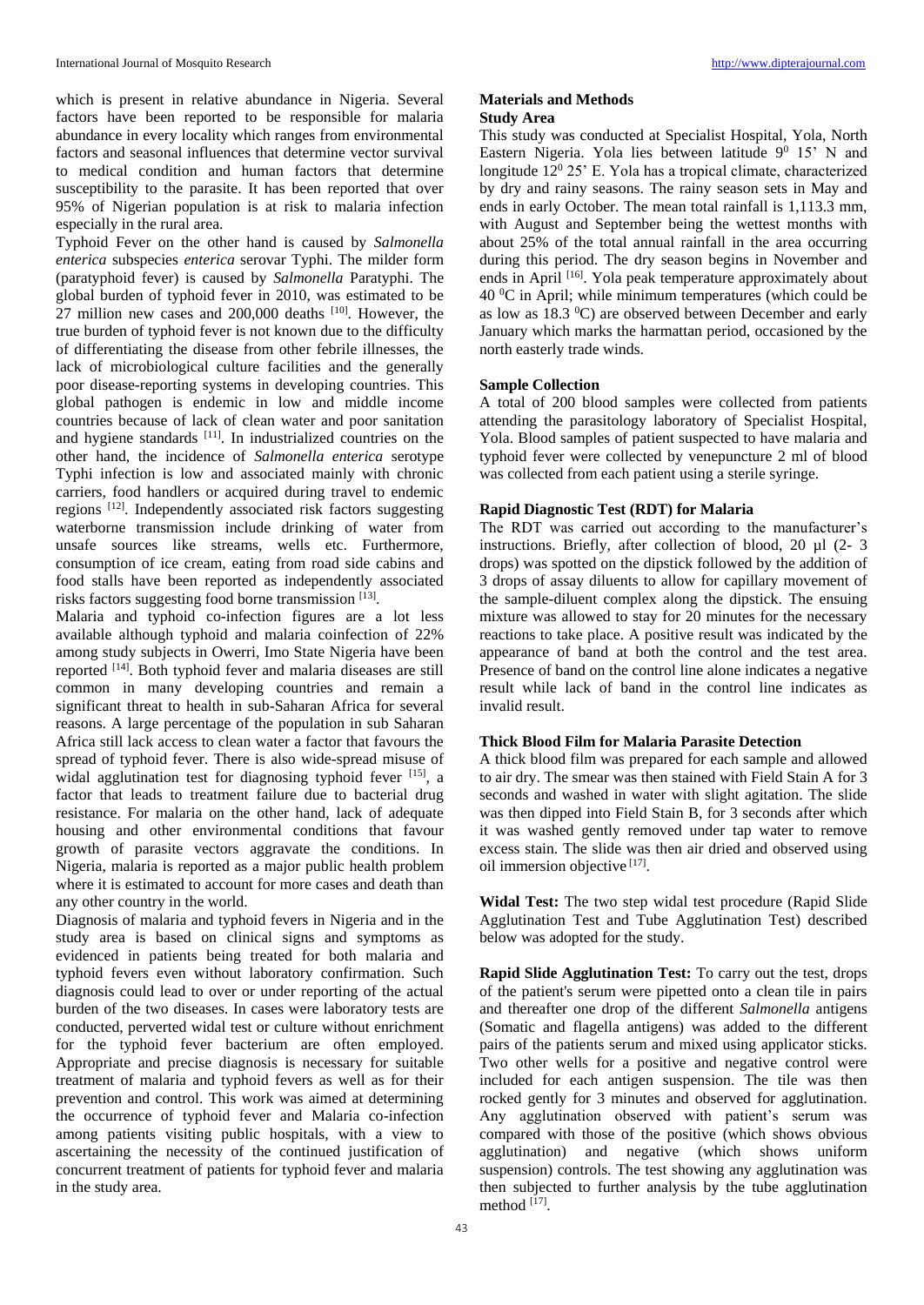**Tube Agglutination Test:** To carry out this test, the test reagents were brought to room temperature and mixed well. Two sets of test tubes (one for somatic and the other for flagella antigens) each containing eight test tubes were set up for each sample positive in the slide agglutination test. To prepare doubling dilution of patient's serum in saline, 1.9 ml of normal saline was pipetted into tube number one while into the remaining test tubes, 1 ml of saline was poured. Thereafter 0.1 ml of patient's serum was added into tube No. 1 and the contents mixed properly. After mixing, 1 ml of the diluted serum was transferred to tube No. 2 and this continued to tube no. 7 (1 ml was also discarded from Tube 7). This provides serial two-fold dilutions of 1:20, 1:40, 1:80, 1:160, 1:320, 1:640 and 1: 1280 in the respective tubes. A micropipette was then used to transfer 50 µl of *Salmonella* Typhi 'O' antigen to one set of tubes (1-8) and *Salmonella* Typhi 'H' antigen to the second set of tubes. The contents of all the tubes were mixed well and incubated for 18 hours at  $37^{\circ}$ C. After the incubation period, the tubes were examined for agglutination under bright light. The dilution where agglutination was last seen was recorded as the titre of the test reaction. The test was read as positive when the O antibody titres were 1/160 for *S.*  Typhi.

## **Results**

Of the 200 blood samples collected 104 were from females while the rest (96) were from males. The results of the malaria parasite screening revealed that 111 (55.5%) of the subjects were positive for malaria parasite (Table 1). The highest incidence of malaria (63.4%) was observed among study subjects  $\leq 10$  years of ages while the least malaria incidence (52.1%.) was among subjects belonging to aged group 21-30 yr. The distribution of malaria with respect to gender revealed that 53.8% of females and 57.3% of males tested positive for malaria. The risk ratio of malaria between females and males showed that males are 1.06 times more likely than the females to have malaria. Chi square analysis revealed that there was a statistically significant difference in the distribution of malaria with respect to age group and gender in the study area at p=0.05.

The results of the two step widal test procedure (Table 2) puts the incidence of typhoid in the study area at 39%. The results also showed that patients aged  $\geq$  30 years had the highest typhoid occurrence (54%) followed by those in the age group 21-30 years (47%). The least occurrence (17.1%) was among the age group  $\leq 10$  years. A total of 45 (46.9%) males and 33 (31.7%) females were positive for typhoid fever. The results also showed that the risk of contracting typhoid fever among the males was 1.48 times higher than in females. Statistical analysis showed that there was no significant difference in the distribution of typhoid fever in relation to age and gender in the study area at p=0.05.

Furthermore, findings from this study showed that 45 (22.5%) study subjects have typhoid and malaria coinfection while 56 (28%) tested negative for typhoid and malaria. Further breakdown showed that 66 (33%) subjects had Malaria alone while 33 (16.5%) had only typhoid fever (Figure 1). The distribution of the coinfection by gender revealed that 51.1% of those co-infected with malaria and typhoid fever were males and 48.9% were females. Among the males, the highest coinfection was among age groups  $\leq 10$  years (80%) and least among age groups 11-20 years. However, among the females, the least coinfection was among age group  $\leq 10$  years (20%)

but highest among subjects belonging to the age group  $11 -$ 20 years (70%) (Table 3). Despite the difference in distribution of coinfection in relation to gender and age group, Chi square analysis showed that such difference was not statistically significant at p=0.05

Also, results obtained showed that *P*. *falciparum* was the prevalent cause of malaria in the study area as it accounted for 88.3% of the malaria positive samples (the remaining 11.7% was caused by *P. malariae*), while the main typhoid fever pathogen was *Salmonella* Typhi which accounted for 64.1% of typhoid fever cases, while *Salmonella* Paratyphi A accounted for 25.6% (Figure 2).

# **Discussion**

Findings from our study revealed an overall malaria incidence of 55.5% among the participants in this study. This figure is quite high implying that mosquito breeding and transmission is high in the study area. The high incidence could be attributed to environmental factors such as poor drainages, bushy surroundings and careless disposals of items that serve as breeding sites for mosquitoes. Also, the humidity of the area requires that people spend time outside at night thereby increasing the mosquito human contact and consequent transmission. The incidence from this study is higher than the 54.2% reported in Unwana community in Ebonyi state [18] but lower than the 88.8% reported in Wukari, Taraba state [19].

The highest incidence of malaria (63.4%) was observed among the study subjects aged  $\leq 10$  yr while the least malaria incidence (52.1%) was among those within the 21-30 yr age bracket. The high prevalence among age  $\leq 10$  yr could be due to environmental factors which favour increased breeding ground for the vector, loss of immunity due to poor living conditions, irregular immunizations and lack of adherence to malaria prevention strategies such as the use of insecticide treated mosquito nets [20, 21].

The results obtained in this study indicate that the incidence of typhoid from the study area is 39%. This incidence is higher than the 17.5% and 20% reported for Numan and Mayo Belwa respectively  $[22]$ . It is however lower than the  $42\%$  reported in Owerri <sup>[14]</sup>. Furthermore, the results showed that subjects age  $\geq$  30 years had the highest incidence of 54% followed by the study subjects aged 21-30 years (47%). The least incidence (17.1%) was among age group  $\leq 10$  yr. This is in contrast to the popular view that children less than 10 and those 11-20 years of age have higher prevalence rates. The high occurrence among those aged  $\geq 30$  years can be attributed to the fact that most people within the age group are working class and usually patronize food vendors and canteens whose hygiene might have been compromised thereby contaminating the food with the pathogen.

A total of 45 (46.9%) of males and 33 (31.7%) of females were positive for typhoid fever. The risk ratio for typhoid fever among the study subjects revealed that it is 1.48 times more among males than females. This is at variance with the slightly higher prevalence rate of 64.2% among females compared to males  $(63.6%)$  in Wukari  $[19]$ . This higher frequency of typhoid fever in males may be due to the fact that they regularly eat outside the home, often from unhygienic sources, because of the nature of their work or because they drink water from unsafe sources.

The result obtained showed that the incidence of malaria and typhoid fever coinfection from this study is 22.5% (Table 3). The value obtained from this study is higher than the 4.5% for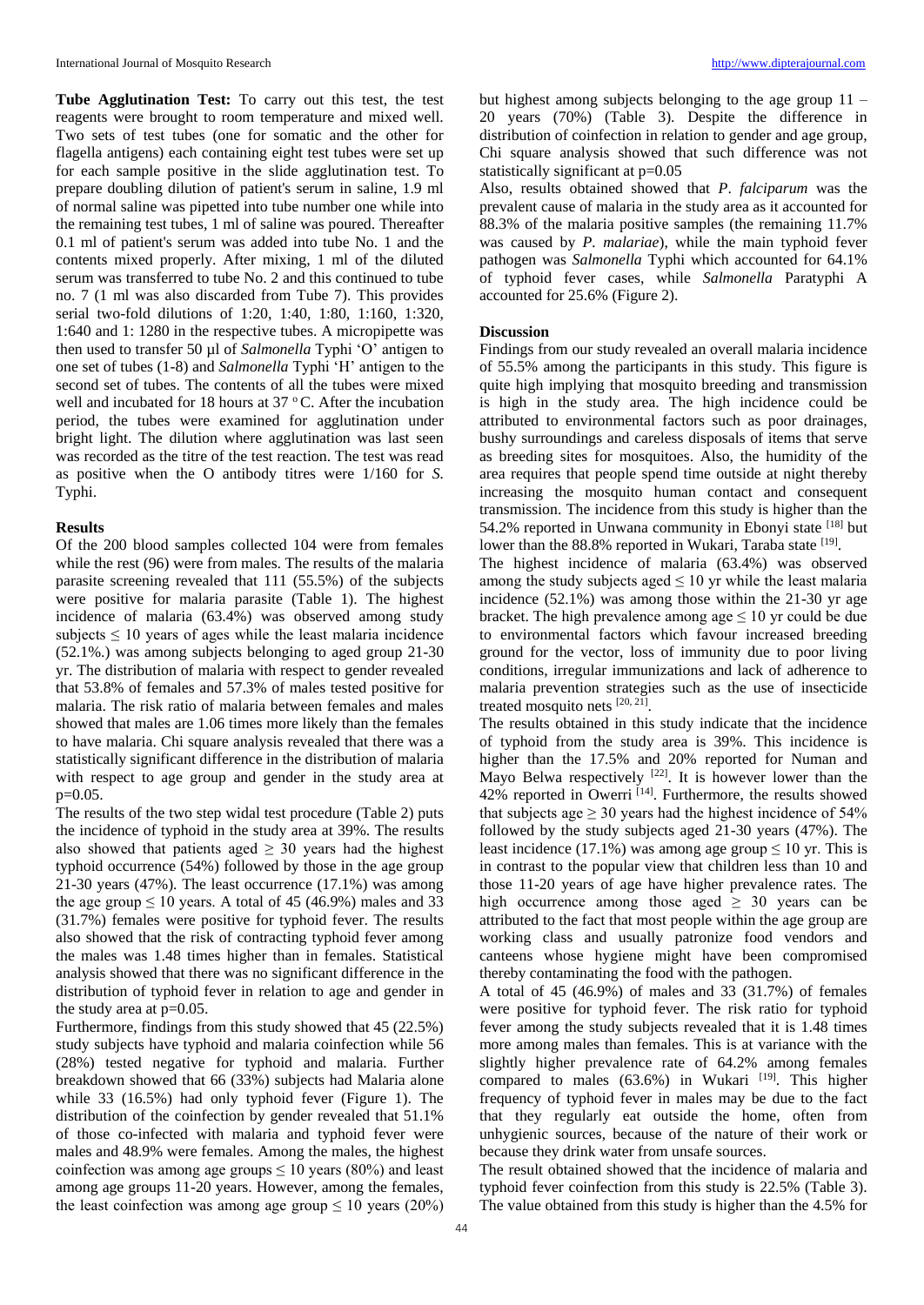Abuja, Nigeria  $[23]$  but lower than the 36.3% and 56% that have been reported in Ebonyi<sup>[18]</sup> and Wukari<sup>[19]</sup> respectively. The distribution of the coinfection by gender revealed that 51.1% those co-infected were males while 48.9% were females. This was at variance with the figures reported in Wukari, Taraba State where co-infection rate was higher in females (58.9%) than in males (52.3%)  $[19]$ . This is somewhat not strange because males spend more times outside and eat out exposing themselves to greater risk of infection.

Among the males, the highest coinfection was among age groups  $\leq 10$  years (80%) and least among age groups 11-20 years. However, among the females, the least coinfection was among age group  $\leq 10$  years (20%) but highest among age group  $11 - 20$  years (70%).

The results obtained also show that *P*. *falciparum* was the prevalent cause of malaria in the study population accounting for 88.3% of malaria cases while the remaining 11.7% was caused by *P. malariae.* This finding is not surprising as it has been reported that *P falciparum* has the highest frequency of occurrence followed by *P. malaraie* <sup>[23]</sup>. The challenge however is that the most common malaria parasite found in the area is associated with the most severe and lethal form of the disease. This implies that without prompt and correct treatment of malaria in the study area, the case fatality rates may be very high. This therefore calls for more rapid, laboratory confirmed diagnosis and correct treatment to reduce parasitaemia quickly. *P. falciparum* is associated with the hotter parts of the world, chiefly sub-Saharan Africa and Nigeria<sup>[24, 25]</sup>.

The results obtained also showed that 66 (33%) of the subjects enrolled in this study had only malaria while 56 (28%) of the subjects had neither malaria nor typhoid fever on the basis of laboratory findings. Furthermore, among those being managed for Typhoid fever and malaria concurrently, only 45 (30.8%) had coinfection out of the 146 that had either malaria or typhoid or 22.5% of the total study subjects. This implies that other pathogens may be responsible for febrile illness seen in these patients. This is a cause for concern as it implies that several people are given antibiotics or antimalarial that they don't actually need basically because of reliance on symptomatology as the main stay for diagnosis  $[26]$ . The implication of this misdiagnosis and hence mistreatment is also that the finances of patients in the short

run is wasted in buying drugs that will not benefit them and the possible emergence of resistance in the long run because of misuse or overuse of drugs. The results show that there is therefore a need for improvement in the diagnosis of the cause of febrile illness in our populations in order to ensure that treatment is effective and also to prevent the emergence of resistance by pathogens to available drugs

**Table 1:** Incidence of malaria in relation to age and gender

|           | <b>Infection Status</b> |                 |              |                |
|-----------|-------------------------|-----------------|--------------|----------------|
| Group     | <b>Not infected</b>     | <b>Infected</b> | <b>Total</b> | <b>P=Value</b> |
| $\leq 10$ | 34 (82.9)               | 7(17.1)         | 41           |                |
| 11-20     | 40(65.6)                | 21(34.4)        | 61           | 0.0017         |
| $21 - 30$ | 25(52.1)                | 23 (47.9)       | 48           |                |
| > 30      | 23(46.0)                | 27(54.0)        | 50           |                |
| Total     | 122(61.0)               | 78 (39.0)       | 200          |                |
|           |                         |                 |              |                |
| Female    | 71 (68.3)               | 33(31.7)        | 104          |                |
| Male      | 51(53.1)                | 45 (46.9)       | 96           | 0.0283         |
| Total     | 122(61.0)               | 78 (39.0)       | 200          |                |

**Key:** The values in parenthesis are percentage  $(\%)$ 

**Table 2:** Distribution of Typhoid fever in relation to age and gender

|                  | <b>Infection Status</b> |                 |              |         |
|------------------|-------------------------|-----------------|--------------|---------|
| <b>Age Group</b> | <b>Not infected</b>     | <b>Infected</b> | <b>Total</b> | P Value |
| $\leq 10$        | 15(36.6)                | 26(63.4)        | 41           |         |
| 11-20            | 29(47.5)                | 32(52.5)        | 61           | 0.682   |
| 21-30            | 23(47.9)                | 25(52.1)        | 48           |         |
| >30              | 22(44.0)                | 28(56.0)        | 50           |         |
| Total            | 89 (44.5)               | 111(55.5)       | 200          |         |
|                  |                         |                 |              |         |
| Female           | 48 (46.2)               | 56 (53.8)       | 104          |         |
| Male             | 41 (42.7)               | 55 (57.3)       | 96           | 0.624   |
| Total            | 89 (44.5)               | 111(55.5)       | 200          |         |

**Key:** The values in parenthesis are percentage (%)

**Table 3:** Prevalence of Co-infection with Respect to Age and Sex

| <b>Sex</b>                                                  | Male      | Female   | <b>Total</b> | <b>P=Value</b> |  |
|-------------------------------------------------------------|-----------|----------|--------------|----------------|--|
| $\leq 10$                                                   | 4(80.0)   | 1(20.0)  |              |                |  |
| 11-20                                                       | 3(30.0)   | 7(70.0)  | 10           | 0.136          |  |
| $21-30$                                                     | 11 (64.7) | 6(35.3)  | 17           |                |  |
| >30                                                         | 5(38.7)   | 8(61.5)  | 13           |                |  |
| Total                                                       | 23(51.1)  | 22(48.9) | 45(22.5)     |                |  |
| <b>Key:</b> The values in parenthesis are percentage $(\%)$ |           |          |              |                |  |



**Fig 1:** Distribution of Typhoid and malaria infection in study area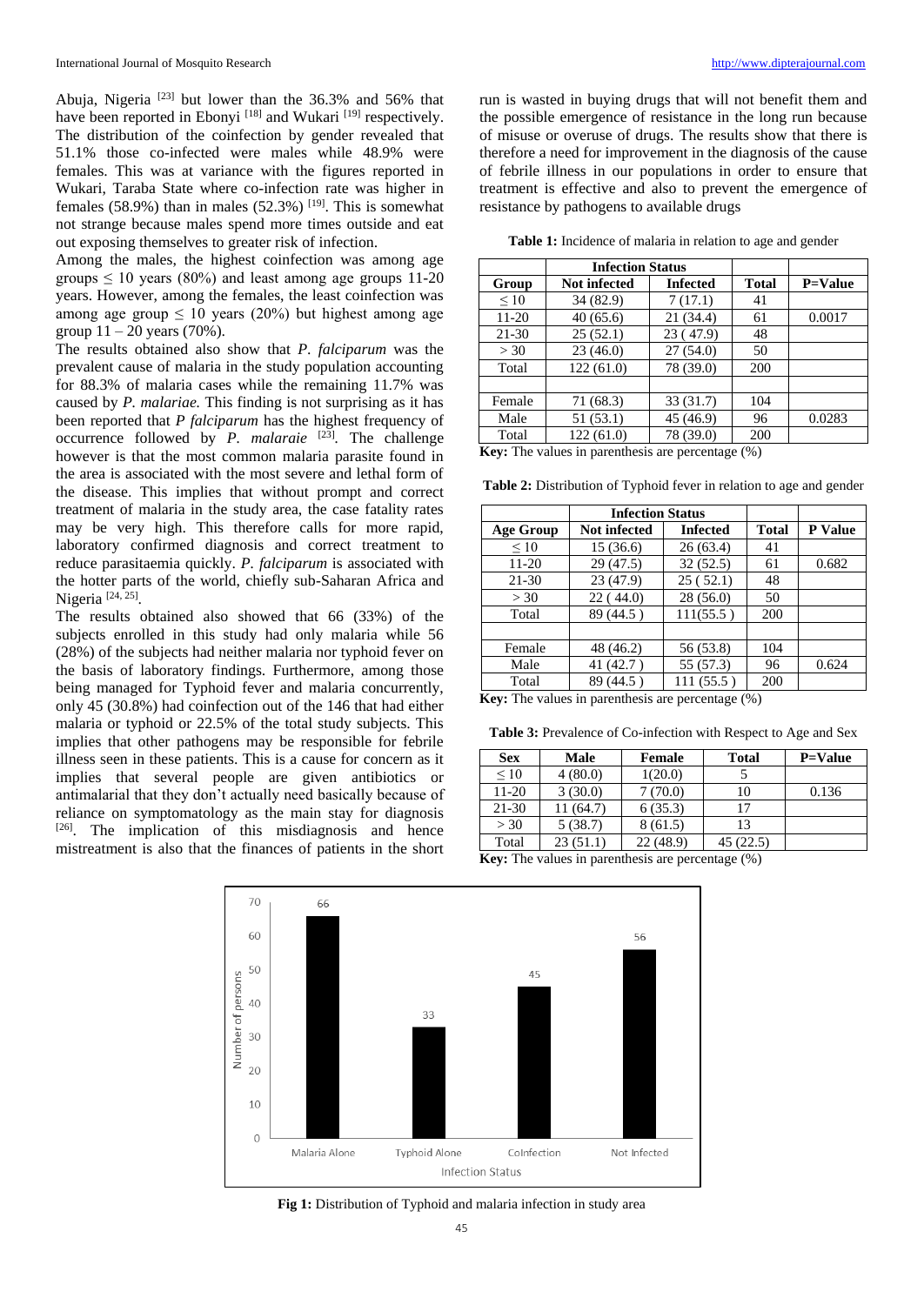

**Fig 2:** Occurrence (%) of Typhoid and malaria Pathogens among the study subjects

## **Conclusion**

The occurrence of malaria and typhoid coinfection from this study was 22.5% of the study subjects or 30.8% of those subjects that test positive for typhoid or malaria fevers with more of the coinfection observed among males than females. *Plasmodium falciparum*: the causative agent of severe malaria was the most common etiologic agent in the study area with an occurrence of 88.3%. Furthermore, among those with symptomatology similar to malaria and typhoid fevers, 56 (28%) tested negative for typhoid and malaria fevers. This underscores the need for rapid laboratory screening for the presence of malaria parasite so that evidence based therapy will be administered instead of treating all fevers for malaria and typhoid concurrently.

**Conflict of interest:** We declare that no personal or financial conflict of interest exists.

## **References**

- 1. Bynum, B. Typhoid- malaria infection. Lancet. 2002; 360:1339-1339.
- 2. Smith DC. The rise and fall of typhomalarial fever. I: origins. Journal of the History of Medicine and Allied Science. 1982; 37:182-220.
- 3. Abah AE, Temple B. Prevalence of Malaria Parasite among Asymptomatic Primary School Children in Angiama Community, Bayelsa State, Nigeria, Trop Med Surg. 2015; 4:203 doi:10.4172/2329-9088.1000203
- 4. Dougnon TV, Bankole HS, Hounmanou YMG, Echebiri S, Atchade P, Ohammed J. Comparative Study of Malaria Prevalence among Travellers in Nigeria (West Africa) Using Slide Microscopy and a Rapid Diagnosis Test Journal of Parasitology Research. 2015; https://doi.org/10.1155/2015/108707
- 5. Tela IA, Modibbo MH, Adamu LH, Taura MG. Prevalence of Malaria Infection Among ABO Blood Groups In Jama'are, Nigeria, RA Journal of Applied Research. 2015; 1(7):255-262.
- 6. Pam VA, Landan S, Pam DD, Gullek JF, Okoro J, Ogbu KI *et al*. The prevalence of malaria and typhoid coinfection in pregnant women attending antenatal in Wuse general hospital Abuja, Nigeria, Scientific Journal of

Veterinary Advances, 2015; 4(6):39-50.

7. Okoli C, Solomon M. Prevalence of Hospital-Based Malaria among Children in Jos, North Central Nigeria, British Journal of Medicine and Medical Research. 2014; 4(17):3231-3237

https://doi.org/10.9734/BJMMR/2014/8068

8. Ukpong IG, Etim SE, Ogban EI, Abua LL. Prevalence of Malaria in the Highlands of Obudu Cattle Ranch, Nigeria, International Journal of Tropical Disease and Health 2015; 7(3):87-93

https://doi.org/10.9734/IJTDH/2015/14609

- 9. WHO. World Malaria Report 2019. Geneva: Worl Licence: CC BY- NC-SA 3.0 IGO. 2019, 4-12
- 10. Karkey A, Thompson CN, Thieu NTV, Dongol S, Phuong TLT, Vinh PV *et al*. Differential Epidemiology of *Salmonella* Typhi and Paratyphi A in Kathmandu, Nepal: A Matched Case Control Investigation in a Highly Endemic Enteric Fever Setting, PLoS Neglected Tropical Disease. 2013; 7(8):1-9.
- 11. Neil KP, Sodha SV, Lukwago L, Shikanga O, Mikoleit M, Simington SD, Mukobi P *et al*. Large outbreak of typhoid fever associated with a high rate of intestinal perforations in Kasese District, Uganda, 2008-2009*.*  Clinical infectious Disease*.* 2012; 54:1091- 1099
- 12. Demczuk WHB, Finley R, Nadon C, Spencer A, Gilmour M, Ng LK. Characterisation of antimicrobial resistance, molecular and phage types of *Salmonella enterica* serovar Typhi isolations. Epidemiology and Infection. 2010; 138:1414-1426.
- 13. Parry CM, Hien TT, Dougan G, White NJ, Farrar JJ. Typhoid fever. New England Journal of Medicine 2002; 347:1770-1782.
- 14. Opara AU, Nnodim JK, Oluwafemi BE, Nwachukwu MI. Co-infection of Malaria and Typhoid Fever Among Patients in Owerri, Imo State, Nigeria. Global Research Journal of Science. 2011; 1:5-8.
- 15. Sale M, Ja'afaru MI, Adedeji BA. Distribution of Antibiotic Resistant and Biofilms Producing *Salmonella enterica* Serovar Typhi In Michika And Mubi LGA Of Adamawa State. Nigerian Journal of Microbiology. 2019; 33(2):4757-4765.